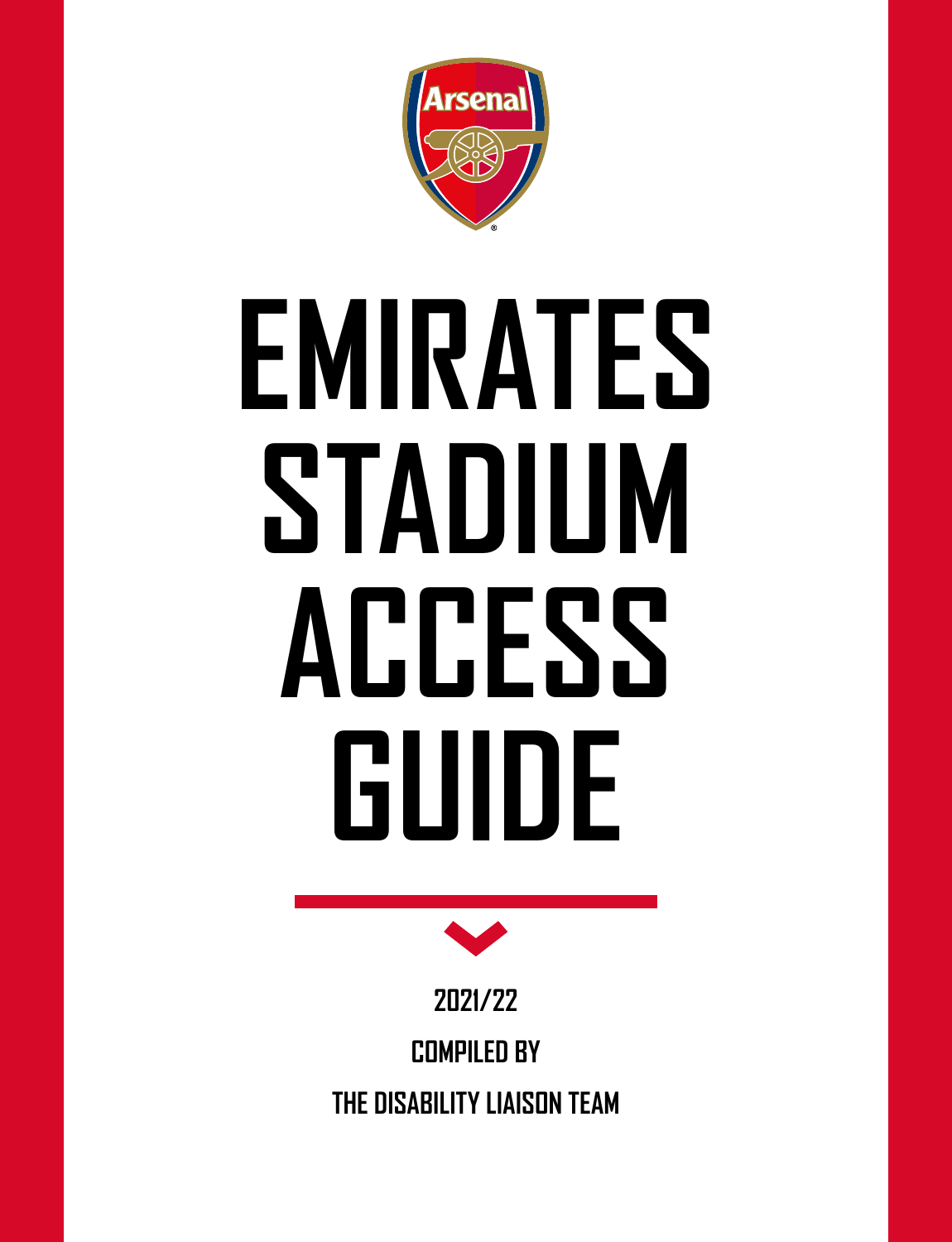# **CONTENT**



**HOW TO GET TO EMIRATES STADIUM – PUBLIC TRANSPORT & PARKING APPROACHING THE STADIUM AS A PEDESTRIAN MATCH DAY BOX OFFICE ENTERING THE STADIUM ACCESSIBLE VIEWING AREAS - WHEELCHAIR USERS EASY ACCESS & AMBULANT DISABLED SUPPORTER SEATING SENSORY ROOM ACCESSIBLE TOILETS CATERING FACILITIES DISABLED SUPPORTERS LOUNGE STORES EMIRATES STADIUM TOURS FACILITIES AND SERVICES FOR BLIND & PARTIALLY SIGHTED SUPPORTERS ADSA (ARSENAL DISABLED SUPPORTERS ASSOCIATION) CONTACT INFORMATION**

Welcome to Arsenal Football Club's Access Guide. This has been compiled by our Disability Liaison Team to help your planning when visiting Emirates Stadium. You will find information about the accessible facilities and services that we provide for supporters and visitors with access requirements.

**ACCESS GUIDE**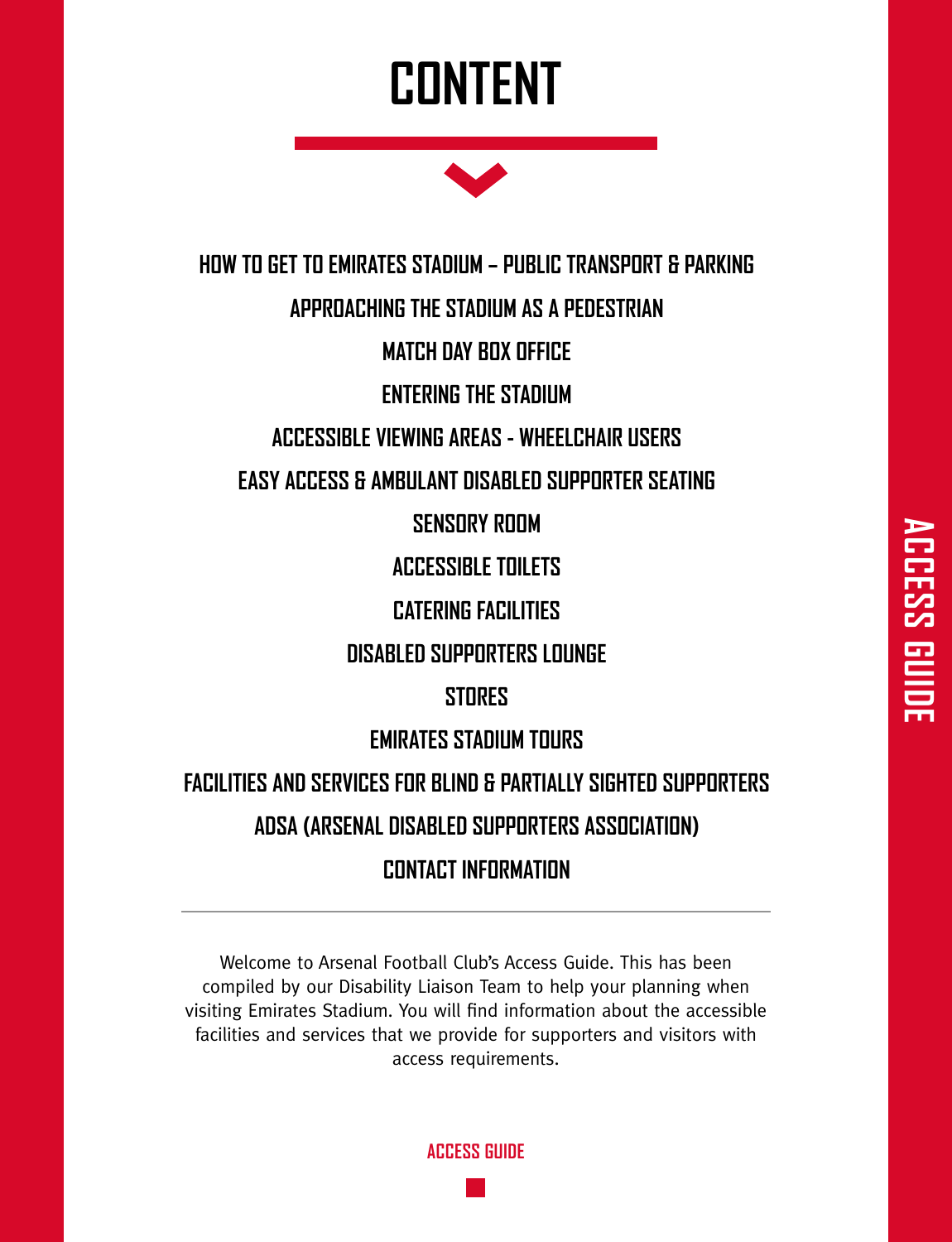# **HOW TO GET TO EMIRATES STADIUM - PUBLIC TRANSPORT & PARKING**

## **PUBLIC TRANSPORT**

The stadium is served by four stations on match days and five on non-match days.

• **Arsenal** (Piccadilly Line) It is the nearest tube station and is a five-minute walk from the stadium. This station is not accessible for wheelchair users. It has several steps and a sloping tunnel to street level.

• **Holloway Road** (Piccadilly Line) It is an eight-minute walk from the stadium. This station is not accessible for wheelchair users due to stairs between platform and street level. Please note that Holloway Road is exit only before and after matches.

• **Drayton Park** (Great Northern Rail). Closed on match days. There is no step free access at this station, so it is not accessible for wheelchair users.

• **Finsbury Park** (Victoria and Piccadilly Lines, Great Northern Rail and Thameslink Rail) It is a 15-minute walk from the stadium. Finsbury Park has two lifts which serve the northbound and southbound platforms.

• **Highbury & Islington** (Victoria Line, London Overground and Great Northern Rail) is a 15-minute walk from the stadium. The station is accessible for wheelchair users on London Overground services only where there is lift access. There is no step free access for Underground services on the Victoria Line.

• The nearest main line rail stations are **Kings Cross and St Pancras International** and are both accessible for wheelchair users. Journey time by car or taxi is approximately 20 minutes. These stations are also hub links for London Underground services the Piccadilly Line (to Arsenal and Finsbury Park) or the Victoria Line (to Highbury & Islington).

## **TAXIS**

In London, all black cabs are wheelchair accessible.

Some of the newer 'black cabs' are also fitted with induction loops and intercoms for hearing aid users.

For further information on taxis and minicabs in London please click [here](https://tfl.gov.uk/modes/taxis-and-minicabs/book-a-taxi)

**ACCESS GUIDE**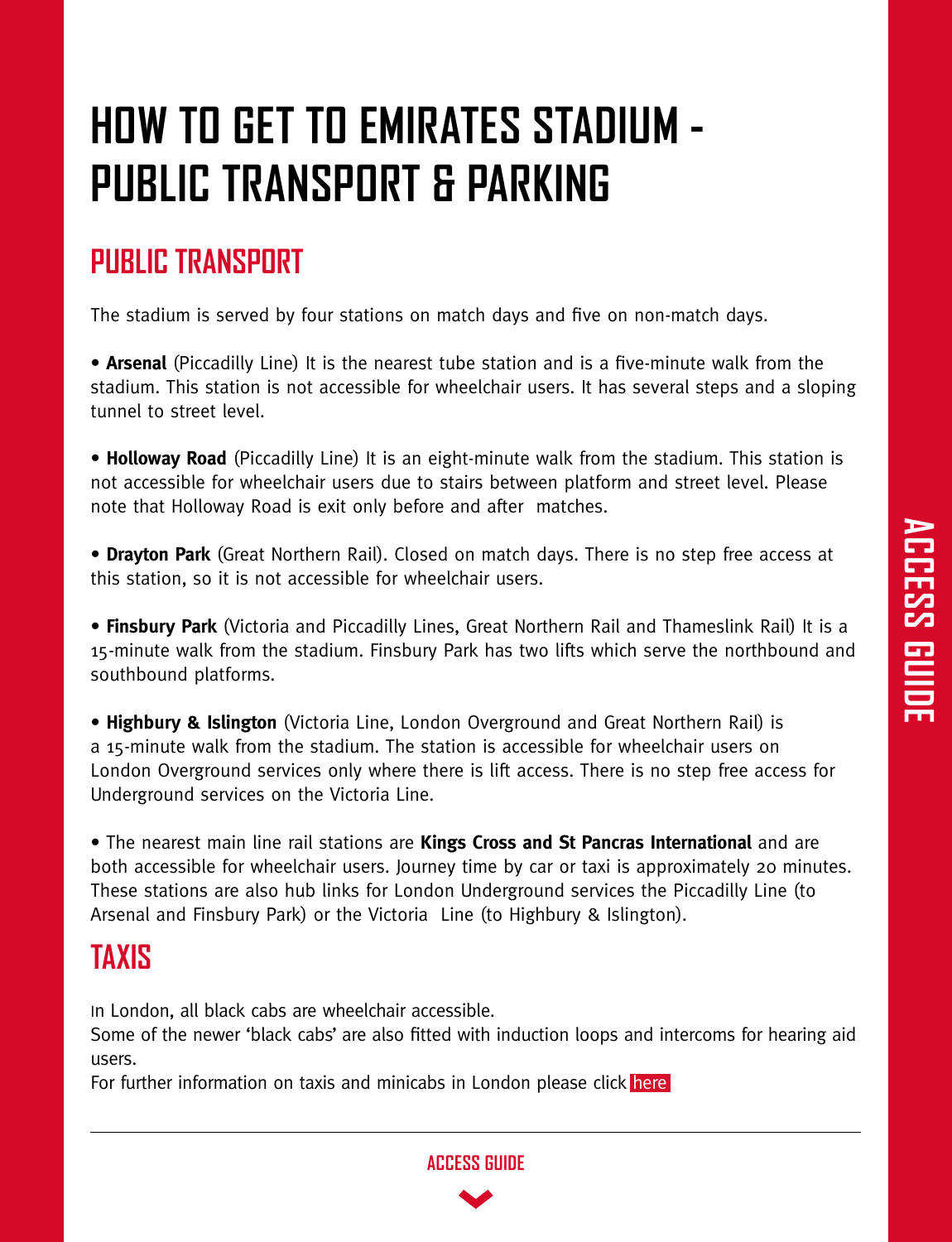For further information on Uber accessibility please click [here](https://www.uber.com/gb/en/ride/uberwav/)

There is no designated drop off/pick up point outside Emirates Stadium. Suggested drop off/pick up points are outside The Armoury Store (on Hornsey Road) which is within 50m of the Media Entrance. Those with access requirements who require to be dropped here please contact the Disability Liaison Team.

Alternatively Drayton Park by the Danny Fiszmann Bridge, which gives step-free access to the south-east side of the Stadium. Please note that due to the match day road closures there may be wait times up to an hour after a game to gain access for pick up by taxi/vehicle.

#### **BUSES**

All Transport for London buses are low floor vehicles (this means they can be lowered to pavement level when the bus stops and the doors open). On most buses the wheelchair ramp is positioned at the exit doors. There is enough room for one wheelchair user on each bus; supporters should be aware that buses can get very congested on matchdays.

The main bus stops close to Emirates Stadium are located on Holloway Road, Nags Head, Seven Sisters Road, Blackstock Road and Highbury Corner. Several bus routes pass close to the stadium including the 271 which goes from Highgate Village to Liverpool Street Station, and the 43 which goes from Friern Barnet to London Bridge Station and the 19 which goes from Finsbury Park to Battersea Bridge.

For up-to-date Transport for London travel information by public transport and to plan your accessible journey please click [here](https://tfl.gov.uk/transport-accessibility/)

# **APPROACHING EMIRATES STADIUM AS A PEDESTRIAN**

## **PEDESTRIAN ACCESS**

Emirates Stadium is built on a podium above the surrounding street level.

• **From the South** (Holloway Road and Hornsey Road) access from street level is via either a flight of steps or a ramp.

There is a ramp up to podium level on Hornsey Road, at the southwest corner of the stadium.

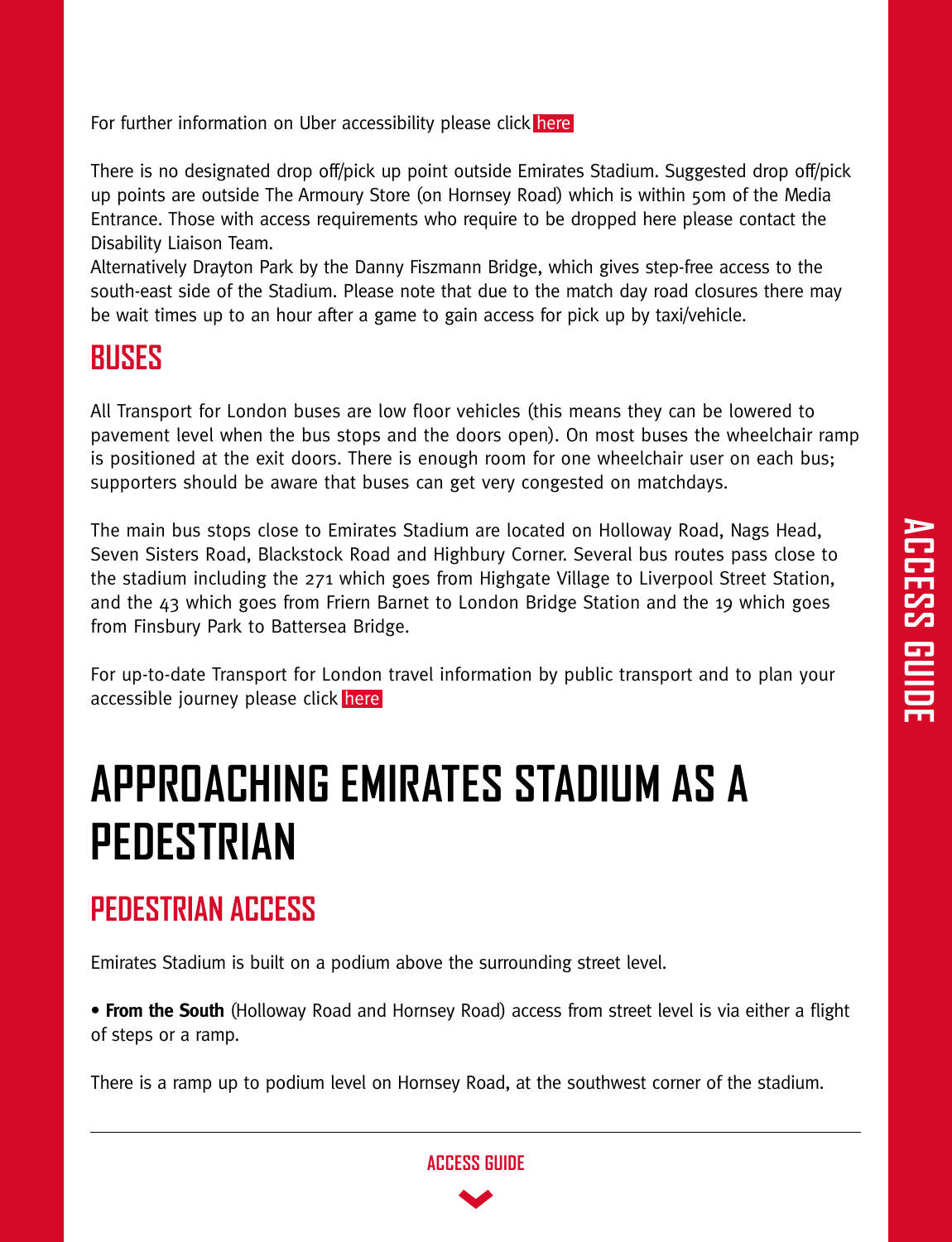There is also a ramp up to podium level on Benwell Road, next to the Arsenal Community Hub.

There are also two flights of 40 steps, with handrails, up to the podium which are located either side of The Armoury Store and the Match Day Box Office

• **From the East** on Drayton Park, opposite the Drayton Arms pub, pedestrians can access the stadium via the Danny Fiszmann Bridge which is step free.

• **From the Northeast**, again on Drayton Park, near to the Arsenal underground station pedestrian access is via the Ken Friar Bridge. This bridge has stepped access (50+ steps) up from Drayton Park and then ramped access on the stadium side.

Click [here](https://www.arsenal.com/sites/default/files/documents/gun__1215433607_emirates_pedestrians.pdf) for pedestrian routes to Emirates Stadium

## **MATCH DAY BOX OFFICE**

The Match Day Box Office is located on Hornsey Road at the southern end of the stadium next to The Armoury Store.

There is level access to the Box Office and there are also audio frequency induction hearing loops fitted for hearing impaired supporters.

There are 10 windows and there is a queuing system which is managed by stewards during busy times. However, supporters who are unable to stand can avoid the queue by asking to use the window on the far left of the Box Office (just inside the door to the Media Entrance) which also has a lowered counter for wheelchair users.

## **ENTERING THE STADIUM**

## **TURNSTILE ACCESS**

Access into the stadium from podium level is via turnstiles. There is level access to the turnstile blocks. There are 16 turnstile blocks in total and turnstile blocks A, D, E, H, J, K, M, N & S. All have wheelchair accessible gates which can be used by supporters with access requirements.

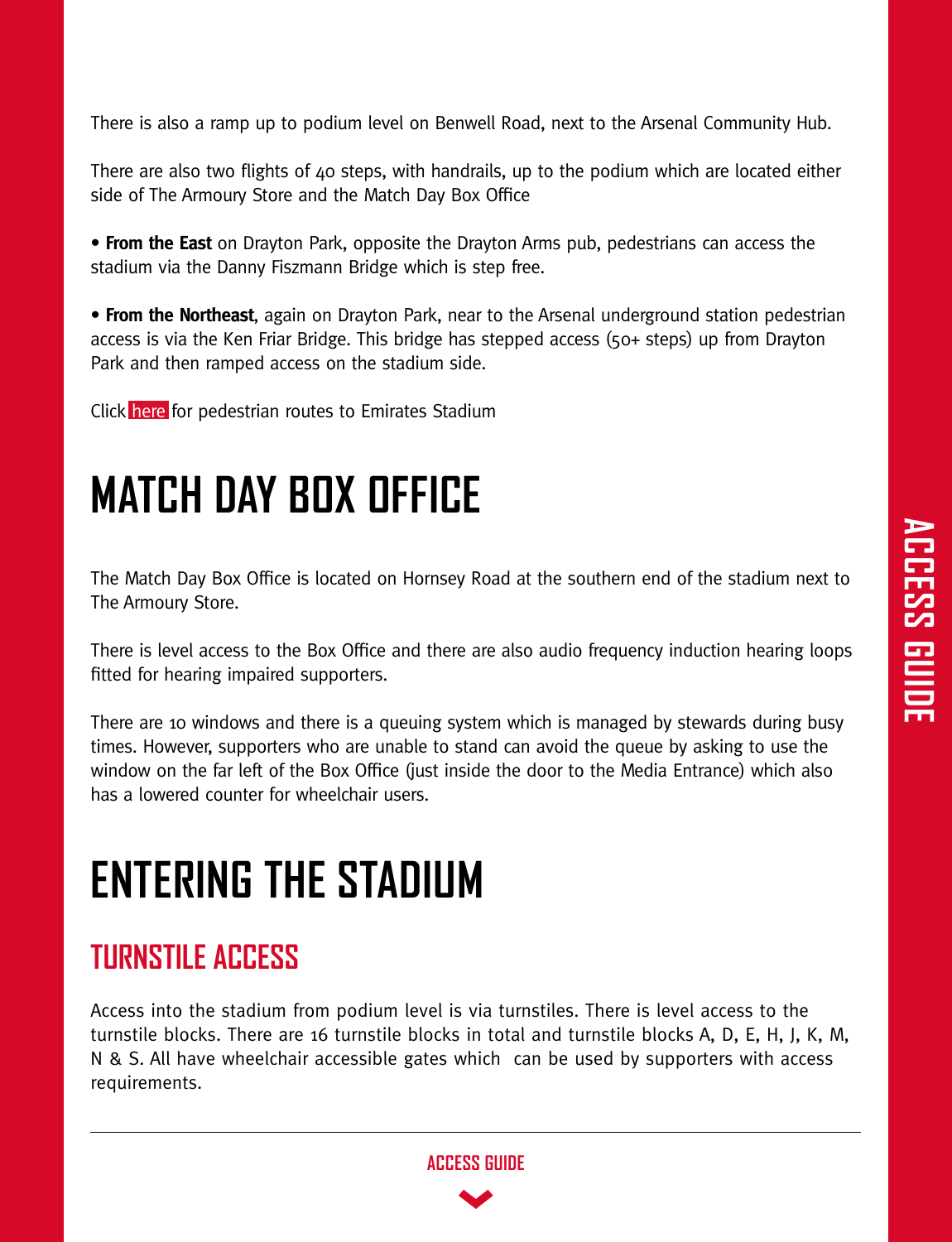The outer gates are operated by supporters inserting their membership card/ticket/phone into a card reader. Stewards are on hand to assist if required. Once inside, the inner gate will then be opened to allow access into the lower tier concourse.

Please note that the club advises all supporters to arrive at Emirates Stadium in good time due to security checks on entry.

## **LIFT ACCESS**

There are nine wheelchair accessible lifts inside the stadium which supporters with access requirements can use to go to all levels within the stadium.

The lifts are located at the following core areas: A/B, C/D, E/F (which has two lifts available), G/H, J/K, L/M, N/P and R/S. All lifts are stewarded on match days and supporters with access requirements always have priority. Additionally, E/F and N/P lifts are designated for supporters with access requirements only.

All lifts have visual floor indicators an audible announcer, hearing loops and tactile markings on

# **ACCESSIBLE VIEWING AREAS**

• Accessible viewing areas are in Lower and Upper tiers and Club Level at Emirates Stadium

• Stewards are easily identified. They will help you locate your seat and can provide information about facilities

• The Disability Liason Team are also available to assist on matchdays.

# **WHEELCHAIR USERS**

## **LOWER TIER**

Accessible viewing areas are located at the back of Lower Tier

There are 11 accessible viewing areas for home supporters who are wheelchair users and 2

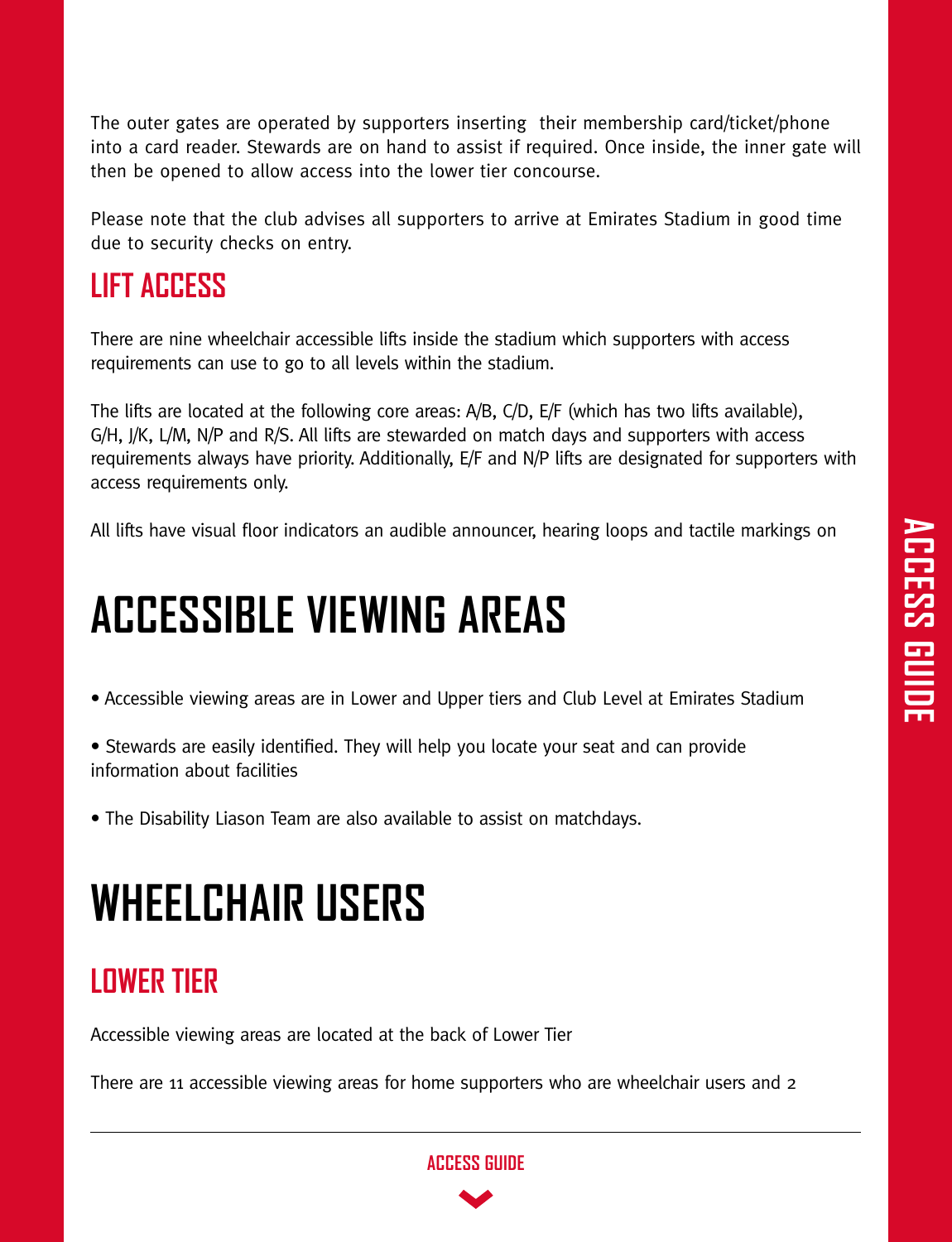areas for visiting wheelchair users.

The areas are all accessed via ramps (stewards are on hand to assist, if required)

Please note that in some areas the Personal Assistant will be sat behind the wheelchair user. In most areas the Personal Assistant is sat beside the wheelchair user.

## **CLUB LEVEL**

There are three accessible viewing areas for wheelchair users on Club Level which are for home supporters only.

There is level access via double doors from inside the Club Level bar and restaurant areas. The doors are manually operated and quite heavy (stewards are on hand to assist if required). The Personal Assistant's seating is located next to the wheelchair users.

#### **UPPER TIER**

There are 8 accessible viewing areas for wheelchair users on the upper tier

All of which are for home supporters except for FA Cup games where the away club takes the increased allocation.

The areas are all accessed by ramps (stewards are on hand to assist if required) and the Personal

# **EASY ACCESS AND AMBULANT DISABLED SUPPORTER SEATING**

## **EASY ACCESS/AMBULANT SEATING**

Seating for Easy Access and Ambulant Disabled supporters is generally located in the rows immediately in front of the Lower Tier and Upper Tier wheelchair accessible viewing areas as this means that supporters have level access from the concourse and one or two steps down to their seats.

Also, on request, and subject to availability, partially sighted and ambulant disabled supporters can sometimes be allocated adjacent Personal Assistant seats on the Lower Tier wheelchair accessible viewing areas.

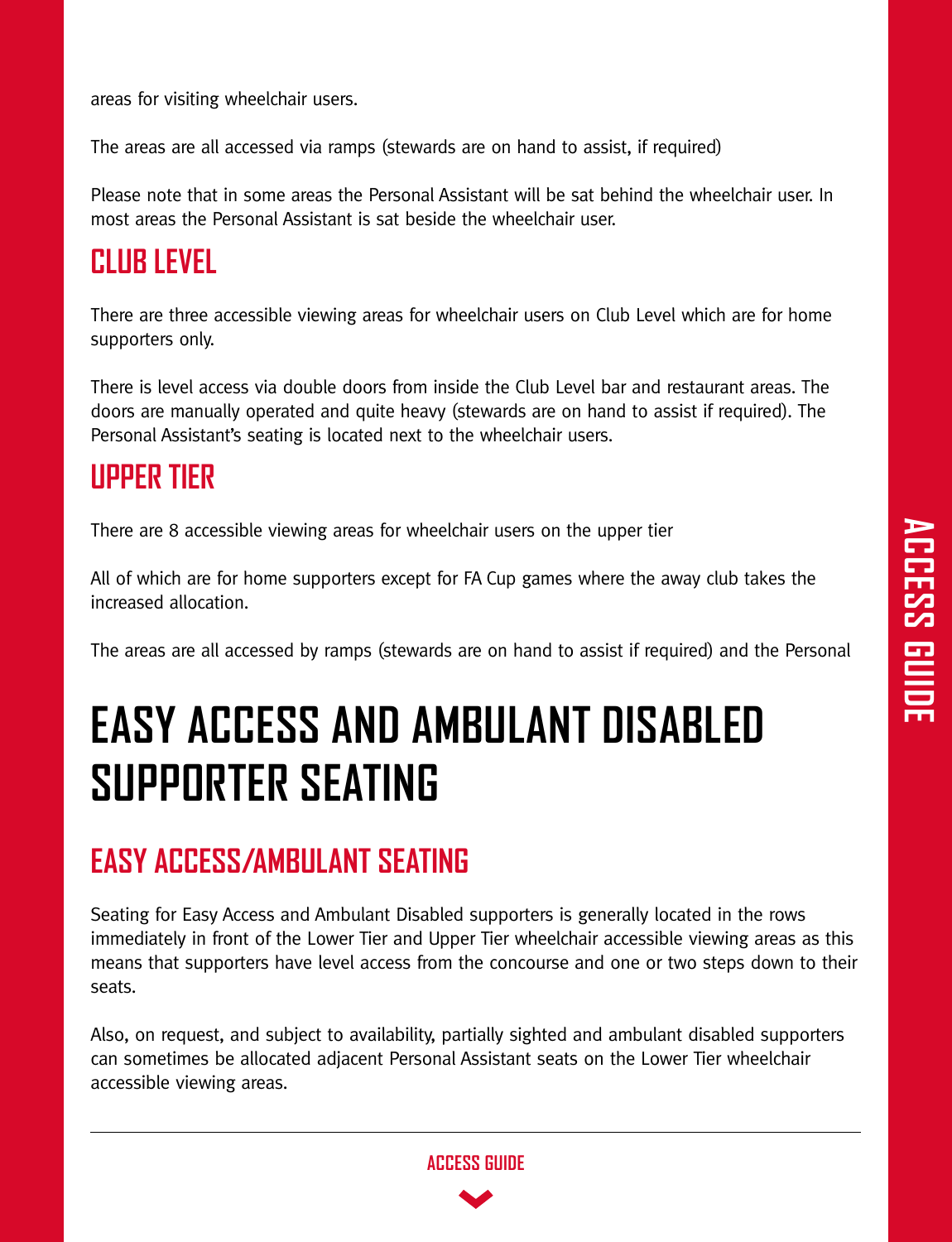# **SENSORY ROOM**

Arsenal welcomes families to our Sensory Room. A specially designed space for children with sensory processing issues and/or increased anxiety to attend a match in a calm environment at Emirates Stadium.

The Sensory Room is open for every game at Emirates Stadium. We limit each group size to a maximum of 6 people.

Please note that we may be unable to accommodate on a match day due to availability of space in the room.

The facility is also available to be used on non-matchdays by schools or disability groups.

For further information on the Sensory Room contact either the Disability Liaison Team by email **disability@arsenal.co.uk** or Luke Howard Community Dept Disability Officer **lhoward@arsenal.co.uk**

# **ACCESSIBLE TOILETS**

There are 37 accessible toilets located inside the stadium. All are fitted with RADAR locks and all supervising stewards hold RADAR keys in case a supporter with an access requirement is not in possession of a key.

All the accessible toilets are unisex and the toilet doors all open outwards. The dimensions of the accessible toilet are 180cm x 235cm (5ft 11in x 7ft 9in). Either a left or right transfer space is available in every accessible toilet along with colour contrasted grab rails.

The lateral transfer space is 110cm (3ft 7in). The wash hand basins all have lever type mixer taps. The accessible toilets are also fitted with appropriate height mirrors, hand dryers and coat hooks and pull cord emergency alarms.

## **STANDARD TOILETS**

There are standard male & female toilets available next to all the entrances to seating areas on the lower and upper tiers and on Club Level next to the restaurant and bar areas. Every standard toilet block contains one cubicle suitable for ambulant disabled supporters.

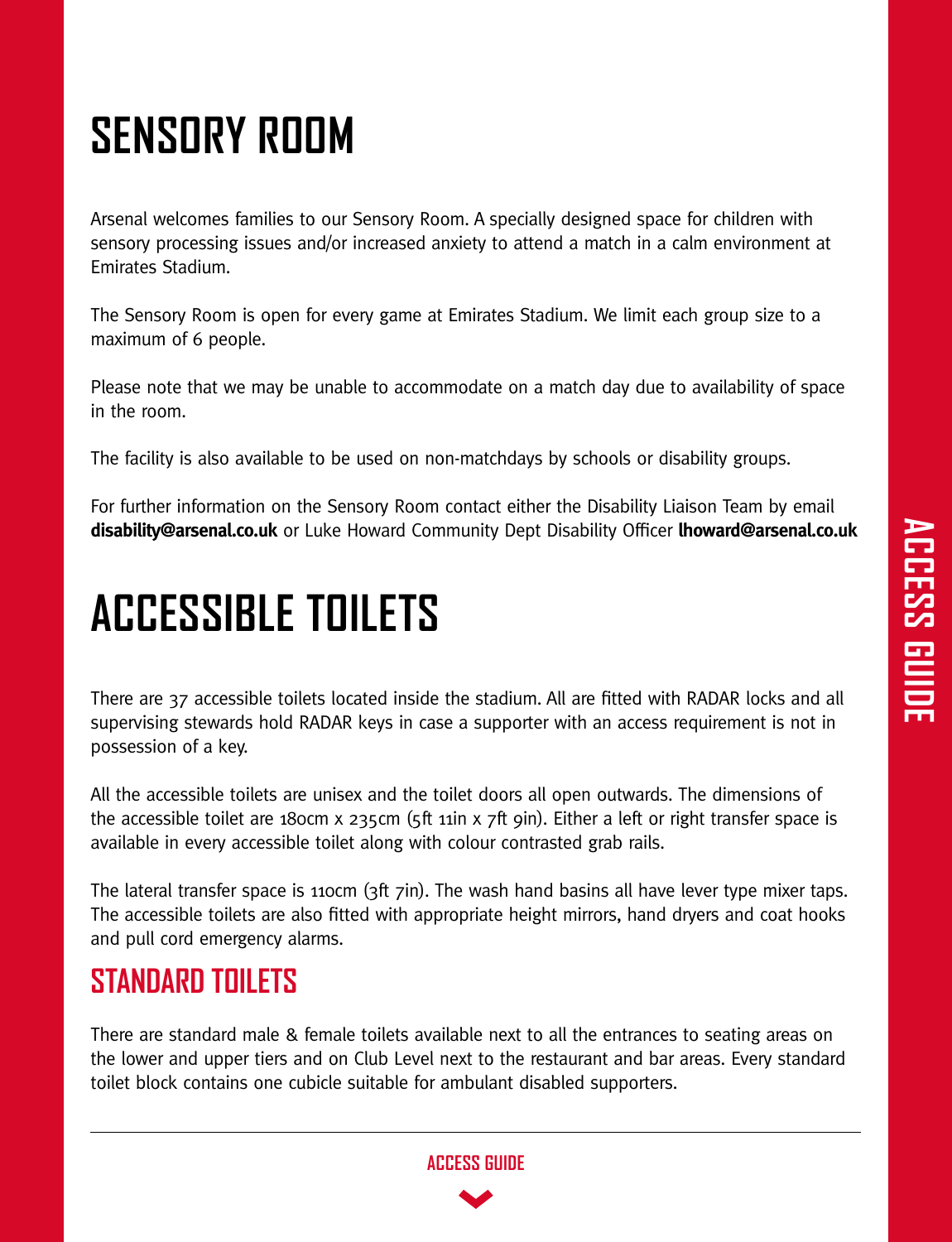## **CHANGING PLACES TOILET FACILITY**

The Changing Places Toilet (CPT) is in Block 48 on Club Level. It is available to any supporter with access requirements in the stadium on a match day or a non-match day and it is fitted with a RADAR lock.

On a match day, supporter with access requirements not on Club Level wanting to use the CPT facility should contact the Disability Liaison Team (DLT) via any steward and a member of the DLT will come and escort you. Visiting supporters requiring to use the Changing Places Toilet at Emirates Stadium please contact your club's Disability Liaison or Access Officer, prior to attending the stadium.

The dimensions of the CPT facility are 205cm x 410cm (6ft 9in x 13ft 5in). The facility includes a height adjustable changing bench (length 179cm- 5ft 10in), with shower attachment and a powered overhead hoist which covers all areas of the facility.

The toilet in the CPT facility is peninsular. The transfer space on the left as you face the toilet is 60cm (1ft 11.5in) and on the right is 96cm (3ft 2in). Colour contrasted wall mounted and dropdown grab rails are fitted around the toilet.

The facility also includes a sink, a privacy screen, non-slip flooring and a pull cord emergency alarm.

Please note that slings are not provided by the Club.

## **CATERING FACILITIES**

## **LOWER TIER & UPPER TIER**

There are food and beverage concession kiosks on the Lower and Upper Tiers. All have varied menus of hot and cold fast food such as fish and chips and burgers as well as hot and cold drinks. All larger concessions have low level counters for wheelchair users.

#### **CLUB LEVEL**

There are both restaurant and bar areas on Club Level. All bar counters have a low-level position for wheelchair users and both the Emirates Lounge and the Champions Lounge areas, which are adjacent to two of the Club Level accessible viewing areas, have drinks tables which are

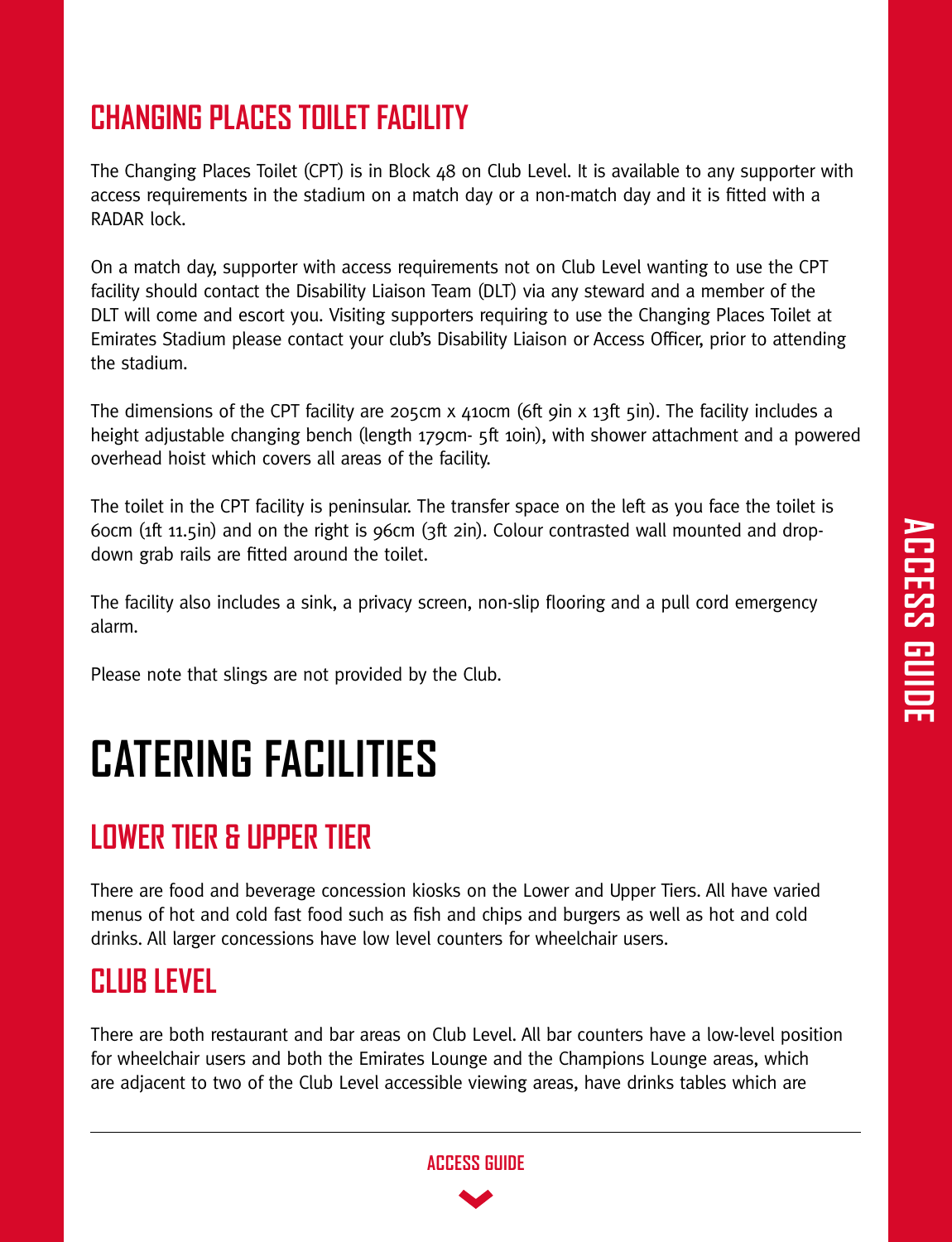designated for supporters/guests with access requirements during the busy half-time period.

## **DISABLED SUPPORTERS LOUNGE**

The Disabled Supporters Lounge is open for home and visiting supporters with access requirements, with their Personal Assistants, before every home game at Emirates Stadium, (excluding the Emirates Cup weekend and International Friendlies).

• For weekend games, the Lounge opens from two hours before kick-off and closes 25 minutes before the game starts.

• For mid-week games the Lounge opens from 6.00pm and closes 25 minutes before the game starts.

The Lounge is equipped with a large screen TV and there is also free tea and coffee available (although we do ask disabled supporters to consider making a small donation to The Arsenal Foundation for the refreshments). An accessible toilet facility is also available.

The Disabled Supporters Lounge is located just inside the Museum Entrance which is outside the stadium in the Northern Triangle Building on podium level opposite turnstile Block E. Once you are inside The Arsenal Museum entrance, the Disabled Supporters Lounge is on your right.

For supporters with access requirements in the car park, the lounge can be reached through the door marked Disabled Supporters Lounge located at the rear of Orange Car Park 4 then via a lift to the museum entrance, the Lounge will then be on your left.

# **STORES**

## **THE ARMOURY STORE**

The Armoury Store is located at the southern end of the stadium on Hornsey Road next to the Match Day Box Office.

There is level access into the store via double glass doors. The doors are quite heavy; however, staff are on hand to assist if required. Exit from the store is through another set of double glass

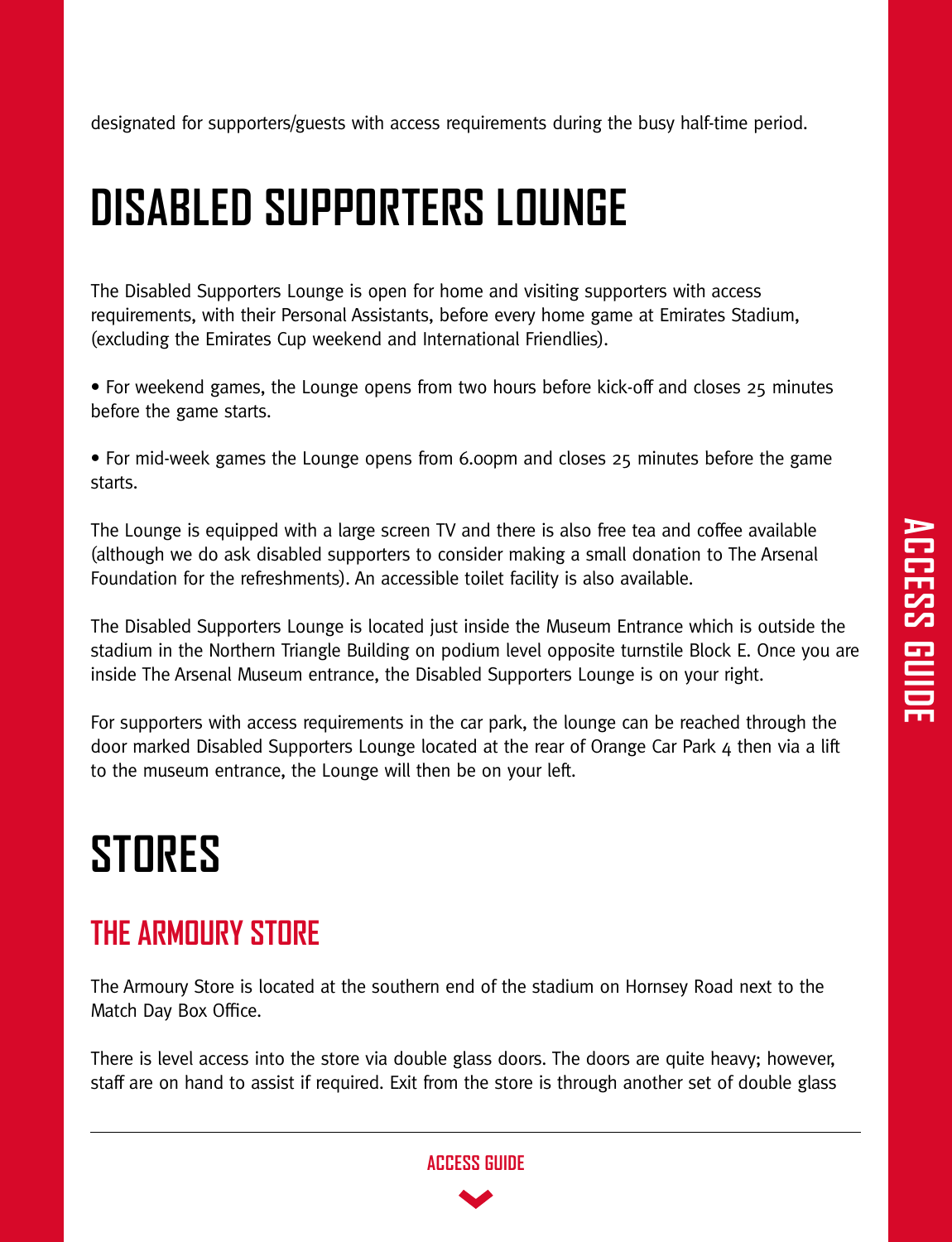doors. Again, staff will be on hand to assist if needed.

Staff will also be happy to assist supporters/visitors with access requirements, if required. However, the store can get very busy on match days and supporters/visitors requesting assistance might have to wait a few minutes for a member of staff to become available.

Except on match days, supporters/visitors with access requirements can also book tours of Emirates Stadium in The Armoury Store.

#### **ALL ARSENAL STORE**

The All-Arsenal Store is located on Drayton Park next to the non-match day box office. There is level access into the store through double glass doors. Exit is through another set of double glass doors. Staff are on hand to assist if required.

Part of the store is at a lower level which can be reached via a short flight of stairs or a platform lift. The platform lift is kept locked for safety reasons; please ask a member of staff if you want to use it.

# **EMIRATES STADIUM TOURS & MUSEUM**

#### **EMIRATES STADIUM TOURS**

Both the Legends and self- guided audio tours are fully accessible for wheelchair users, partially sighted and ambulant disabled supporters.

Stadium Tours can be booked [here](https://arsenaldirect.arsenal.com/tour/home/) 

Self- guided tours are available in British Sign Language (BSL)

BSL users wanting to book a guided stadium tour with a BSL interpreter, will need to contact the Disability Liaison Team 2 weeks before the date of their tour.

#### **MUSEUM**

The Arsenal Museum is in the Northern Triangle Building opposite turnstile Block E. There is level access into the Museum entrance from where you can use a lift or stairs to go down to the Museum. A wheelchair accessible toilet is available at the Museum entrance.

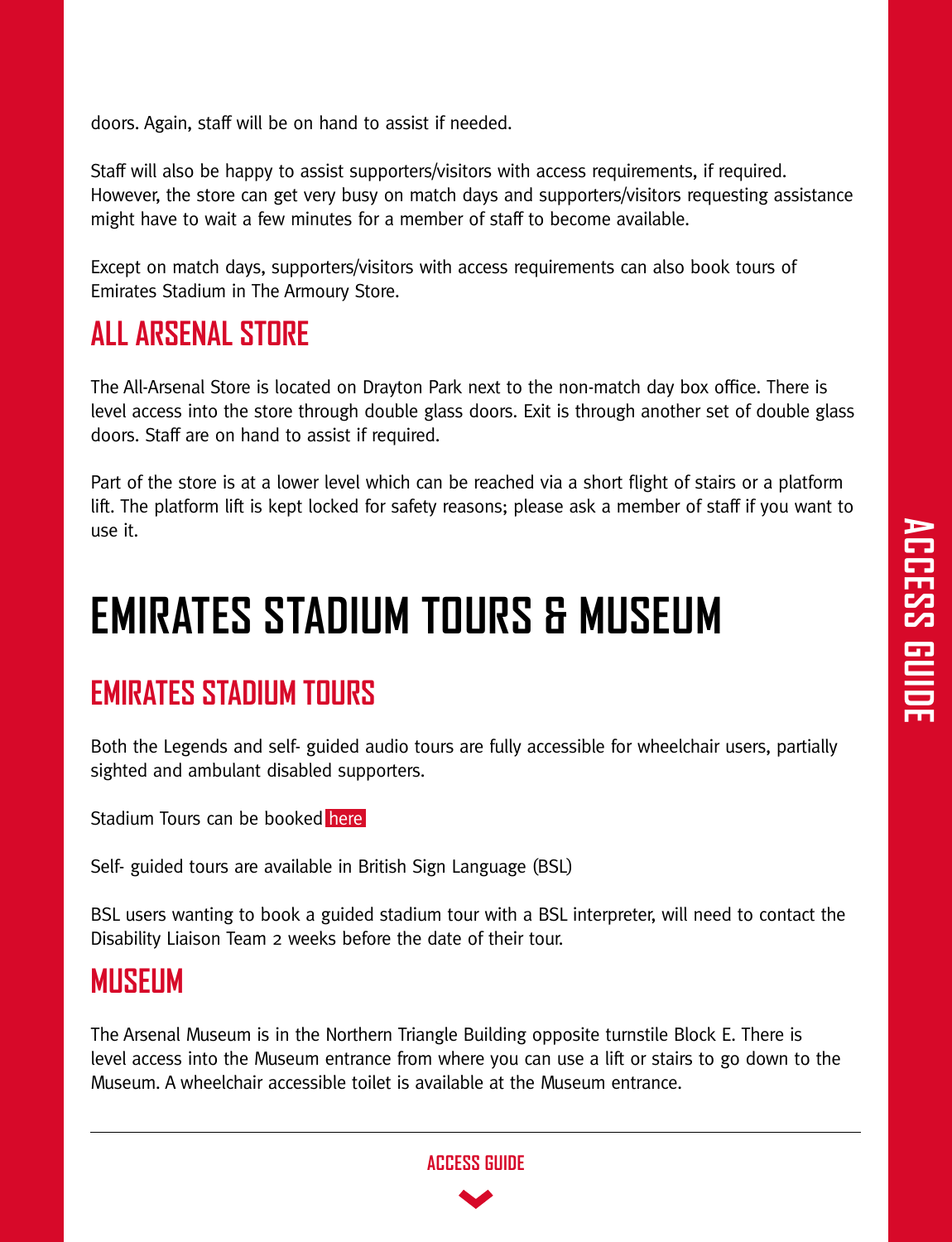# **SERVICES AND FACILITIES FOR BLIND & PARTIALLY SIGHTED SUPPORTERS**

## **AUDIO DESCRIPTION MATCH DAY COMMENTARY**

The Disability Liaison Team provides an Audio Description Commentary Service at every home game at Emirates Stadium for Blind and partially sighted supporters (including visiting supporters).

Season ticket holders keep their receivers and headsets on a seasonal loan, these are then returned at the end of the season so they can be serviced. Match ticket holders are handed the equipment before the game, and it is then collected afterwards. This service is complimentary.

## **AUDIO MATCH DAY PROGRAMME**

The club also provides Blind and Partially Sighted Supporters with an audio version of all home match day programmes in the form of a podcast which supporters can be downloaded [here](https://www.arsenal.com/news/audio-matchday-programmes) a few days after each home game or you can subscribe to the podcast on iTunes [here.](https://podcasts.apple.com/gb/podcast/the-arsenal-audio-matchday-programme/id1254451910?mt=2) This service is also complimentary.

## **GUIDE DOG TOILET FACILITY**

Emirates Stadium was the first Premier League ground to install an Assistance Dog Toilet facility. The facility is located outside the stadium on podium level opposite turnstile Block F. It is accessed via a gate which is fitted with a RADAR lock. Please inform the Disability Liaison Team if you need to bring an assistance dog to the the stadium.

## **TACTILE GUIDANCE PATHWAY**

There are Tactile Guidance Pathways that our blind and Partially Sighted supporters can use to navigate their way around the podium area outside the stadium.

The pathways begin on the Ken Friar and Danny Fiszmann bridges at the north and east side of Emirates Stadium and guide around the site to Hornsey Road at the southern at the stadium.